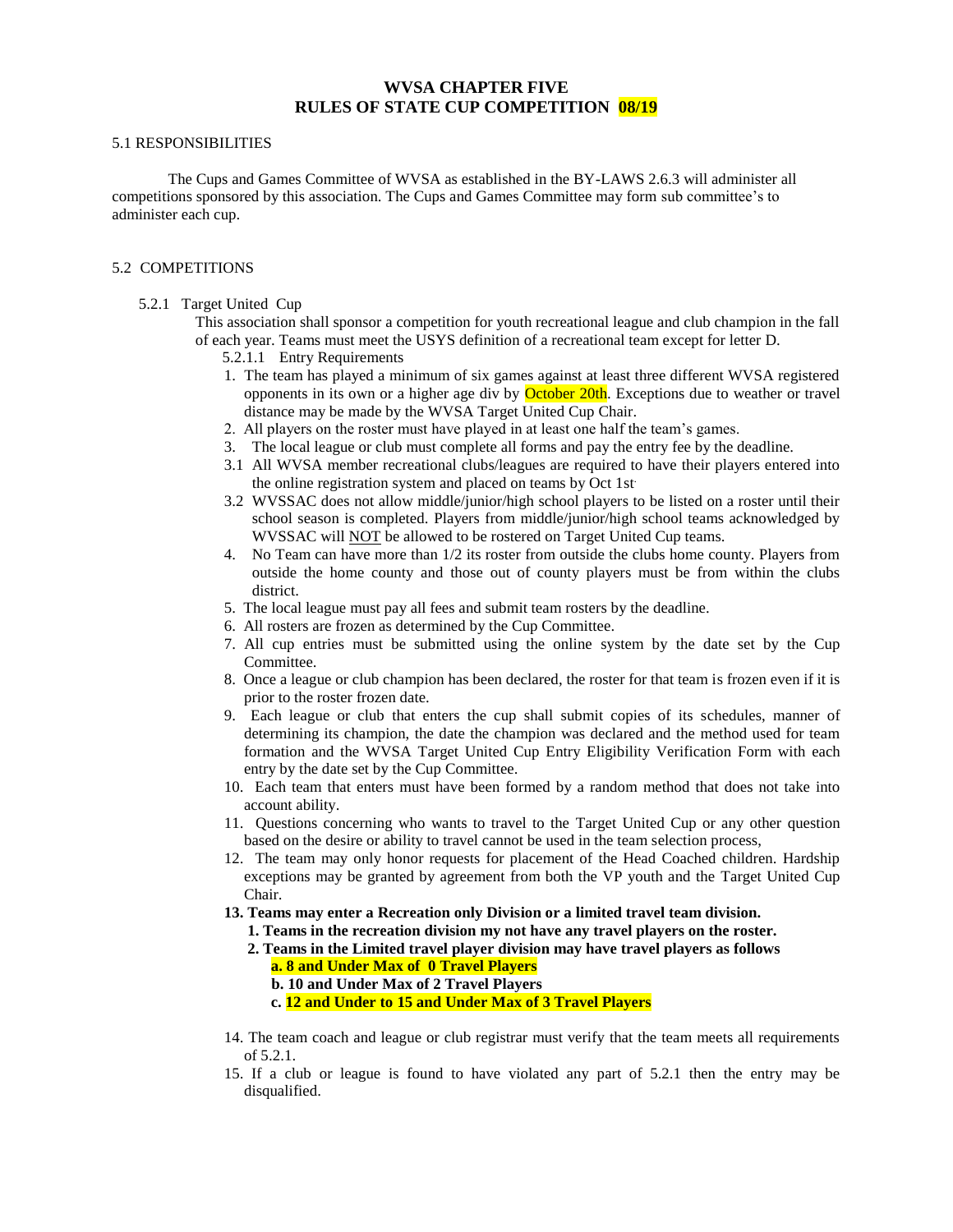# 5.2.1.2 ROSTERS

- 1. Rosters; A 13 and under or older team, shall have no more than 18 and no less than 7 players.
- 2. Rosters;  $A 11 12$  and under team shall have no more than 18 and no less than 6 players.
- 3. Rosters: A 9-10 and under team shall have no more than 14 and no less than 5 players.
- 4. Rosters: A 7-8 and under team shall have no more than 8 and no less than 5 players.
- 5. Rosters may contain players of a younger age group, but not of an older age group.
- 6. Affinity Rosters will have players designated Travel players shown as M for Multi-rostered players, and Recreational players will be P for primary.
- 7. All WVSA member recreational clubs/leagues are required to have their players entered into the online registration system and placed on teams by Oct 1
- 8. WVSSAC does not allow middle/junior/high school players to be listed on a roster until their school season is completed. Players from middle/junior/high school teams acknowledged by WVSSAC will NOT be allowed to be rostered on Target United Cup teams.

#### 5.2.1.3 Format, Venues and Awards

The cup committee shall determine the format of the competition, select the venues and determine the awards to be given.

### 5.2.1.4 Refusal of Entry / Disqualification

The Target United Cup Chair and the VP of Youth will rule on all matters of qualification of players and teams. They will make a recommendation to the committee for this cup. The Cup Committee may make an inquiry on its own or with a written signed complaint from a WVSA member. Any decision made to deny entry or remove a team or player from this cup may be appealed to the WVSA Cup Committee whose decision shall be binding.

5.2.1.5 Matters not Provided for The committee for this cup shall rule on all matters not provided for in these rules.

## 5.2.2 **Open Cup**

This association shall sponsor a competition in the spring / summer of each year open to any WVSA registered team.

5.2.2.1 Entry Requirements

Teams must submit entries with the proper fee within the schedule set by the cup committee.

5.2.2.2 Rosters

Team rosters must be WVSA State Stamped for Open Cup and must have a majority of WV players.

5.2.2.3 Format, Venues and Awards

 The cup committee shall determine the format of the competition, select the venues and determine the awards to be given.

5.2.2.4 Refusal of Entry / Disqualification

The Open Cup Chair and the VP of Youth will rule on all matters of qualification of players and teams. They will make a recommendation to the committee for this cup. The Cup Committee may make an inquiry on its own or with a written signed complaint from a WVSA member. Any decision made to deny entry or remove a team or player from this cup may be appealed to the WVSA Cup Committee whose decision shall be binding.

## 5.2.2.5 Matters not Provided for

The committee for this cup shall rule on all matters not provided for in these rules

## 5.2.3 **WVSA State Championship Cup**

This association shall sponsor a competition in the spring/summer open to all teams to determine the WVSA representation into Region One's Championships.

5.2.3.1 Entry Requirements

Teams must submit entries with the proper fee within the schedule set by the cup committee.

#### 5.2.3.2 Rosters